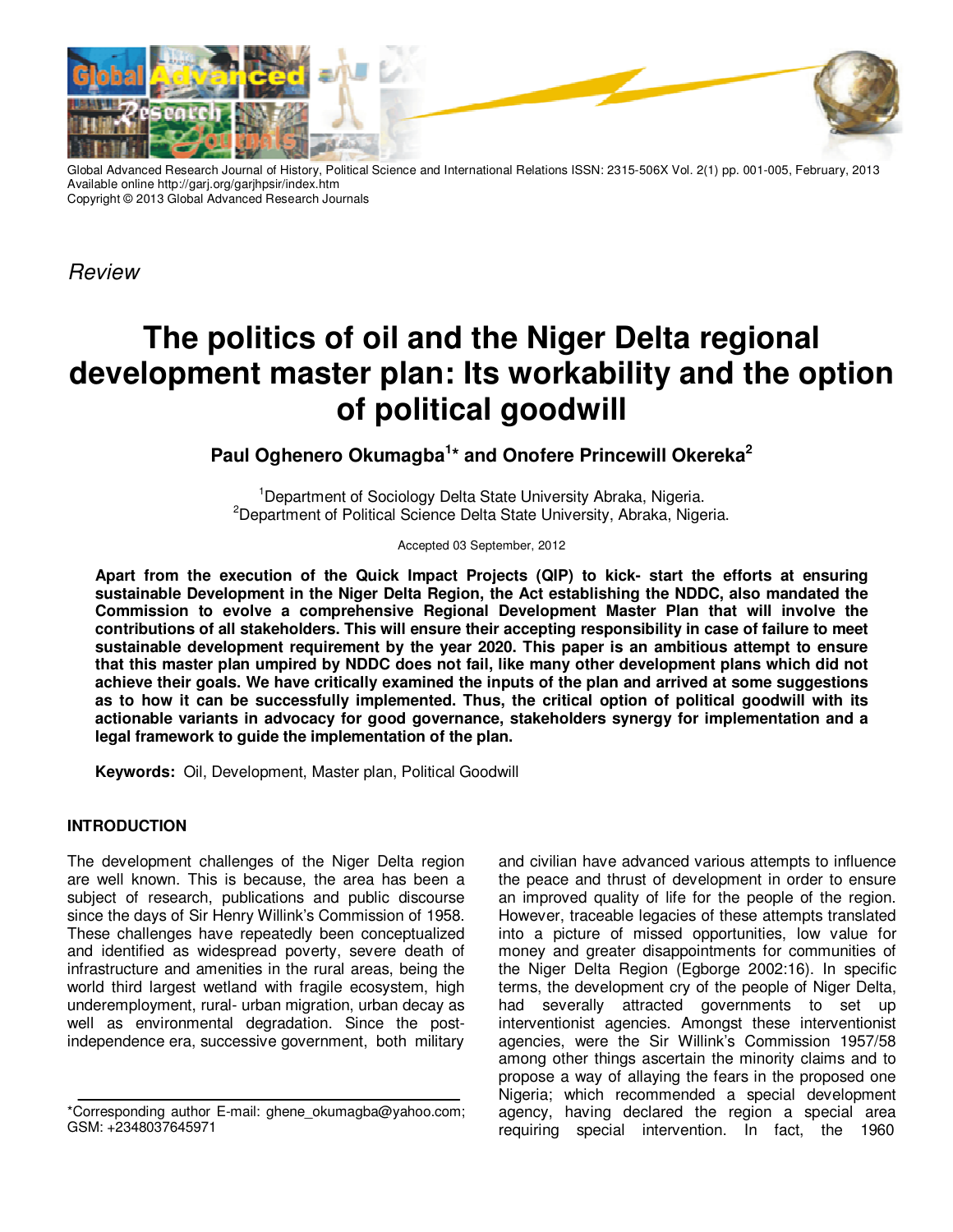Constitution provided for and made the region a special area (lkelegbe 2004:163). The Niger Delta Development Board (NDDB) was inaugurated in 1960 and charged with the task of developing the region. Its status was further asserted by section 159 of the 1963 Constitution. However, the board was largely inactive arising from intense regionalism and politicization of the period and was abandoned after the war. The Presidential Task Force on Oil Mineral Producing Area was setup by former President Shehu Shagari to manage the 1.5 percent of the Federation Account that was due to oil producing areas for the development of the region following the 1982 Revenue Allocated (Ibid). although, the Task Force remained till the early years of the Babangida's Administration, it was largely ineffective due to lack of government attention and commitment it deserved. The Administration through Decree 23 of 1992 established the Oil Mineral Producing Area Development Commission (OMPADEC) and allocated 13% to pursue the development of the area. Because of poor management and corruption, the commission became prostrate by (1998 Otite 1999:6). Despite all these development interventions, the Niger Delta Region, with its rich resources remain neglected, underdeveloped and poor; with its attendant indicators in poor medicare services, high cost of food, infrastructure decays. These have attracted discontents, crisis and massive revolts against the Nigerian State. This has being increasingly difficult for government to manage until 1999 when it assumed a more worrisome dimension. This situation was exploited by former President Olusegun Obasanjo in 1999 presidential campaigns with the promise to frontally address the Niger Delta Development Commission (NDDC) was setup in 2001 to replace the moribund OMPADEC; with specific mandate of facilitating the rapid and even sustainable development of the region into a region that is economically progressive and politically peaceful, as well as umpiring the development and implementation of a regional master plan that will stand as a reference point for all stake holders in the development of the Niger Delta Region (Otoghagua, 2004:315-317). It is the aspect of the Regional master plan that we intend to critically and ambitiously examine with the sole purpose of adding our voices as scholars, towards making appropriate recommendation on hold !s implementation can be greatly achieved. This will help us to break the jinx of our historical expertise in plan making without actionable strategies of implementing them to achieve our goals and objectives. The Niger Delta Development Commission (NDDC), therefore presents itself as a veritable subject of focus not necessarily in terms of its execution of quick impact projects (QIP) since 2001; but how it has faired in its attempt at developing and presenting such a comprehensive developmental master plan for the Niger Delta Region; and how we could marshal strategies to own and support the NDDC in achieving its primary mandate of securing the region

developmentally and making it amiable and attractive to the world.

The most recent and applaudable effort by the Federal Government to respond to the developmental needs of the Niger Delta region was the establishment of the Niger Delta Developmental Commission in the year 2000 by an Act of the National Assembly. Whether perceived or real, the commission had undertaken some developmental projects which have been testified to by stakeholders from the region. However, NDDC had encountered the obstacle of duplication of projects as there was lack of consultation among levels of governments and other developmental Agencies of government.

Apart from its fundamental mandate of facilitating the rapid and even sustainable development of the region into a region that is economically progressive and politically peaceful, it was also mandated to umpire the development and implementation of a regional master plan that will stand as a reference point for all stakeholders in the development of the Niger Delta Region (Otoghagua, 2004:316). The core issue in this paper is to critically admornish NDDC for developing such comprehensive master plan and most importantly marshal strategies to ensure that all stakeholders own and support the NDDC in implementing the plan to achieve its primary mandate of securing the region developmentally and making it amiable and attractive to the world. Arising from the above, the paper specifically seeks to achieve the following objectives:

To ensure that all stakeholders in the development of the Niger Delta Region buy into and own the plan for implementation.

To ensure that the Federal Government provides a legal framework that will guide all

stakeholders in the initiation and execution of projects in the Region.

To provide the impetus for all levels of governments to show stronger political goodwill that will engender sustainable development in the Region.

#### **Conceptual Analysis**

The most recent and noticeable effort by the Federal Government to develop the Niger Delta region was the establishment of the Niger Delta Development Commission in 2000 by an Act of the National Assembly. The broad responsibility of NDDC was essentially to coordinate development efforts of various stakeholders in the region in a sustainable manner. Since its inauguration in 2001, the NDDC has undertaken more than 2000 infrastructural projects and various developmental programmes in it efforts to bring sustainable development nearer to the people and usher peace and stability into the region. Whether perceived or real, traditional rulers, beneficiaries and journalists have at one time or the other commended the NDDC for its efforts in the infrastructural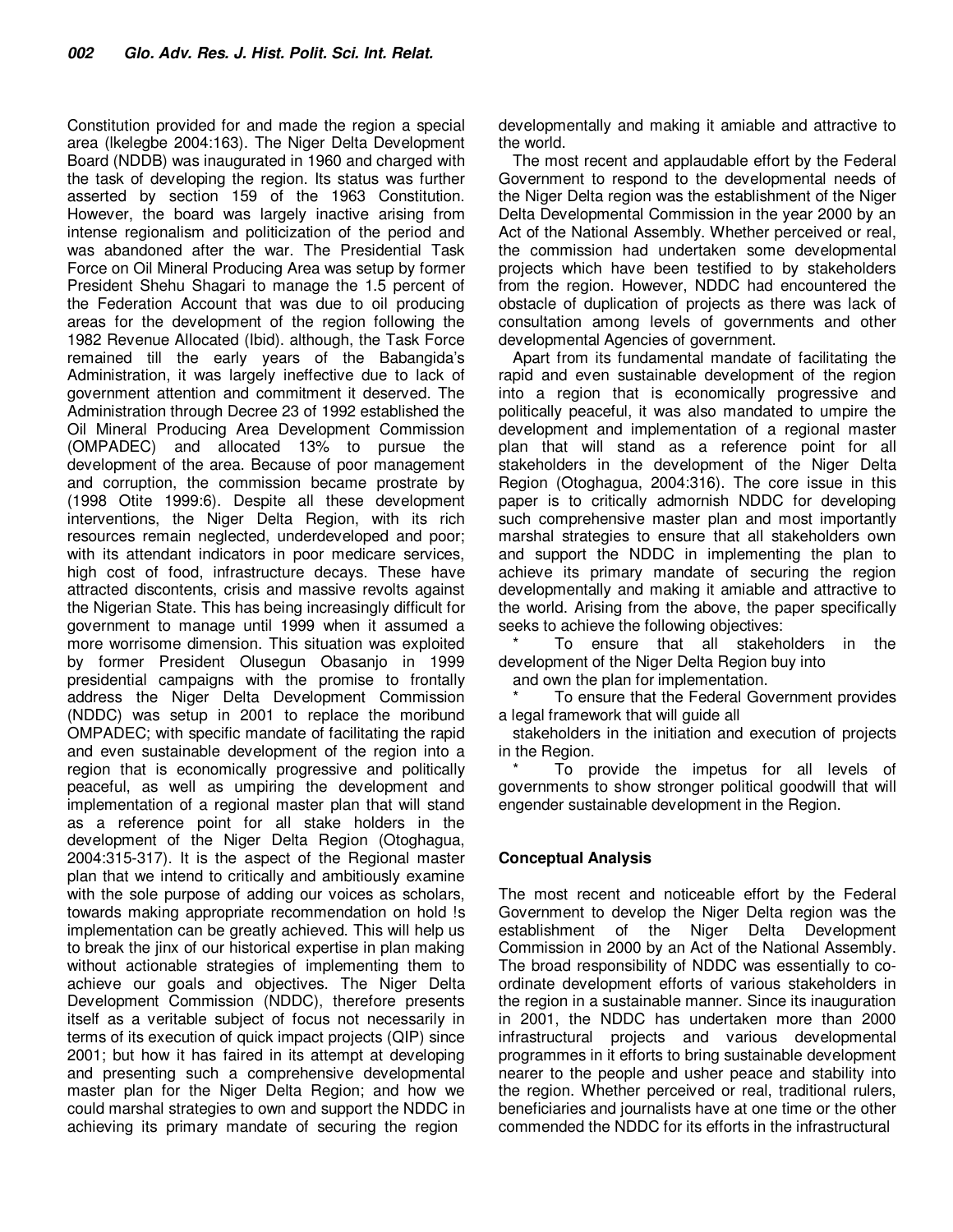and human resources development in the region (Okereka 2007:91, Abati 2004:2). These achievements of the NDDC, is in pursuance of the interim action plan. This was focused on the completion of uncompleted OMPADEC projects, provision of critical infrastructure to mitigate the severe deprivation of the past and execution of human development programmes to alleviate the widespread poverty across the Niger Delta Region. NDDC (2006:10) capture its achievements in the implemented Quick Impact Project (QIP) of the master plan. The summary of the QIP's included Education, Regional power supply, Road Construction, Human Capital Development, Health, Jetties and Agriculture.

The efforts of the NDDC for the past seven years can aptly be termed palliative because variables in the Niger Delta are still in violent conflict arising from poverty. But critical followers of events in the region would not have given too much, if they absorb NDDC for its inability to single handedly deal with issues of sustainable development of the region. This is what defines its umpire role of developing the newly presented Niger Delta Regional Development master plan. It took the commission an exhaustive five years to produce the document. The master plan is a product of long painstaking efforts midwife by the NDDC in consultation with all relevant stakeholders. Thus, what we have is not an NDDC plan but a peoples plan, one that all stakeholders can claim ownership of (Edem 2007:30). The collective vision of stakeholders captured in this master plan is the accelerated development of the hitherto turbulent and under develop region into Africa's most peaceful, most prosperous and most pleasant region ... (Ibid). The master plan is a development initiative primarily designed to offer an integrated roadmap for the sustainable development in the Niger Delta Region. It follows the global principles of sustainable development and fosters, within its principles, the vital concept of good governance, cooperation and partnership, the absence of which had proved negative for the Niger Delta for a long time. The plan is based on a short, medium and long term projections and plans broken down into three phases of five years, each at a first instance, which is expected to last from 2006- 2020 (15 years) (Alaibe 2007:43). Strategically, the plan maps out the nine NDDC states with 27 senatorial districts and 185 local governments, detailing what each needs, and the ideal location without political prejudice. The implementation starts with "Demonstration Projects" which will build confidence and gradually spread good practice across the region. The demonstration projects include developing growth communities in the rural areas. Growth centres in the cities and growth pole for industrial hubs. The growth poles strategy would create 27 new development hubs, three in each state one in each senatorial zone different from existing hubs to drive development with communities. To serve its purpose of stimulating industrial development, the growth pole will be

sited where natural resources and other conditions have a marked development potentials (NDDC 2006:12). In the rural areas, growth communities would be created to combine agricultural development with community development. The joy of stakeholders in the Niger Delta Region about the plan is that (A body) partners for sustainable development. PSC, was jointly set up; which held meetings and consultations in all states of the region, with high level representation from state and local government, Shell Petroleum Development Company SPDC, host communities, civil society organizations and NGO's, etc. It is expected to harmonize its activities with other service providers for implementation purposes, as prescribed by the master plan, so that we don't give one community two water projects from two service providers, when resources of the second agency could have been utilized to provide a medical centre ... (Alaibe 2007:40). It is therefore not strange to experience the overwhelming acceptance displayed by stakeholders in the Niger Delta Development project, arising from the political copious manner in which inputs were sought from all stakeholders in the region. This will ensure an effective share of blame to all concerned in event of failure, in the successful implementation of the master plan, by the end of 2020 when countries of the world shall be taking stocks of achievements of the millennium development goals.

#### **Challenges and Strategies for a Successful Implementation of the Master Plan**

Nigeria and Nigerians have always won all laurels and prizes for well thought out plans; but have always failed to win accolades in implementation of plans. This had been the major problem leading to the intractable under development facing the country since independence. The overwhelming acceptance of the Regional Development Master Plan which arose from the fact that it is a product of all stakeholders; ordinarily, will suggest that its implementation will be without major impediments but as scholars who are not unaware of possible extraneous variables that may silence this plan; like we have before, it becomes noble to highlight some of these possible hitches or suggestions on how its implementation can be successful. These perceived challenges and the way out can be examined in the following headings;

# **1. The Challenges of Stakeholders Synergy or Implementation of the Plan**

Over the years, the efforts by stakeholders in the development of the Niger Delta Region have being on parallel basis. Thus, Federal, States, Local government and multinational oil companies have not made any comprehensive plan and adopted any uniform implementation plan to achieve the development in the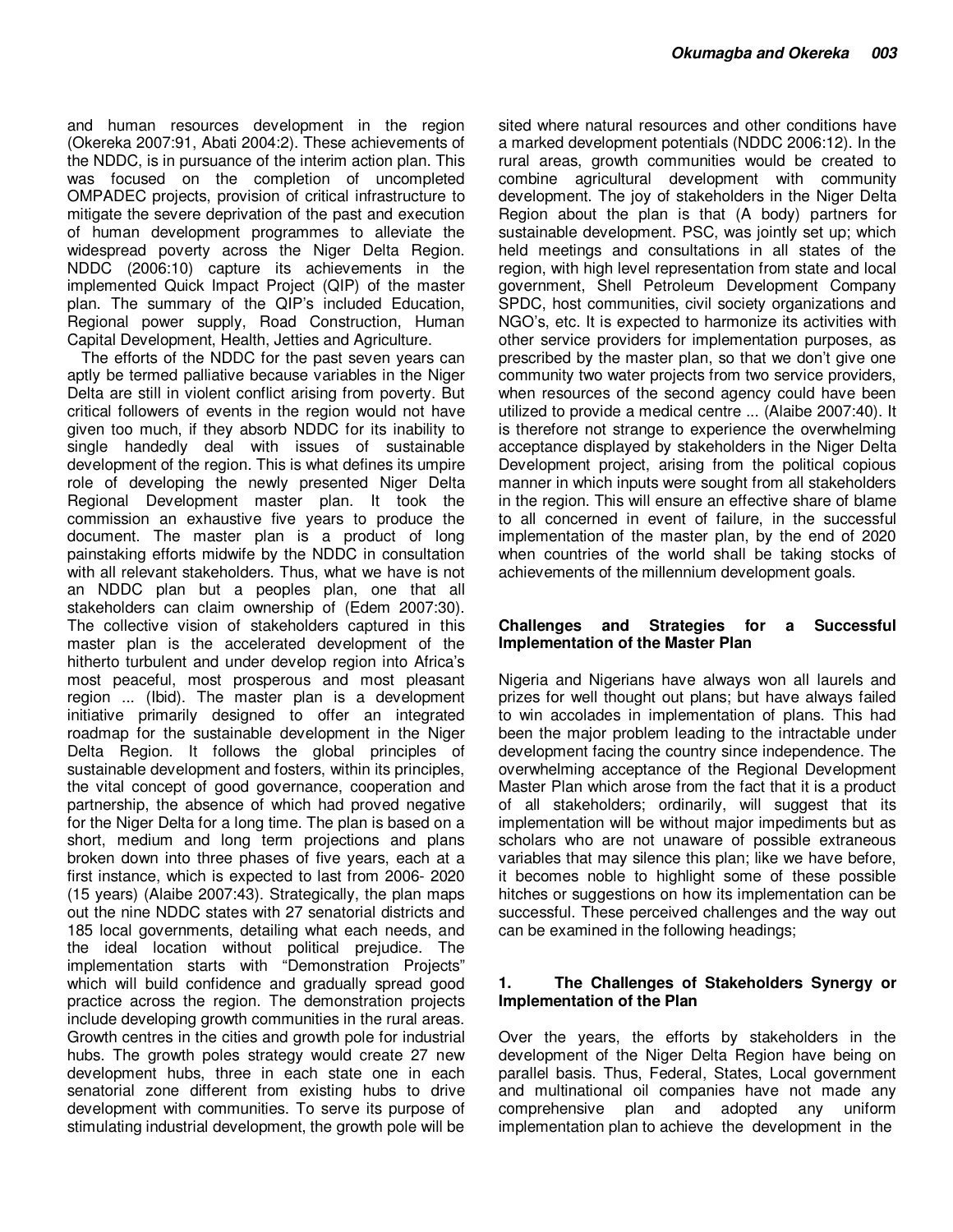region. This brought to mind, the need to be determined and act as a watch dog to the (PSD) — Partnership for Sustainable Development not to renege on its primary mandate. But advocating a stronger synergy among the stakeholders to key into the master plan. Okirika (2007:45) in his view about this synergy approach, he declared

I buy into the plan all what we are going to do is that each of us will take the section of the master plan that pertain to our own environment and develop along those line,.

This synergy will ensure that whenever any stakeholder draws its budget, it must reflect its share of responsibility in the development master plan will culminate into an integrated development of the region. It will eliminate duplication of projects and denial of statutory developmental responsibility by stakeholders. The integrated and sustainable development will not be achieved if the Federal government, state government and the developmental agencies sit down and say NDDC has produced something which we might look at as a reference point without an implementable synergy on how annual budgets will reflect outlined projects for the next at 15 years span of the plan. next 15 years span of the plan.

### **2. The Civil Societies and Advocacy for Good Governance**

Good governance is defined by credible, sincere and honest people elected to political offices. It is also expected that those extant occupiers of political offices must discharge their duties and responsibilities in accordance with the law. (Okocha 2007:46) reacting to the need for good governance as a major panacea to sustainable development in the Niger Delta Region when he said;

a situation where we just dole out money from the federation account to federal states and local governments without auditing the account of those tiers of government is a sorry commentary in our level of responsibility with regards to accountability.

Previous developmental plans for the region failed not because, they were not well articulated, but lack of stakeholders to buy into it. Now the regional master plan has created official integration and synergy between what all groups can do or ought to do at every level. The realization of this goal will define the interlink between good governance and development. In attempt to specifically pin down the perceived cog in the wheel of implementing the master plan, the civil society groups must do more as watchdogs on all the stakeholders.

(Ledum 2007:44) rose to these above challenge when he said:

we have agreed that we should try and unpack it in the level that we will be able to say, NDDC, looking at your budget, this is what you are supposed to do in a year, Local government, this is what you should do. The state, this is what you should do.

#### **3. Legal Framework to Guide the Plan Implementation**

It is good that the partnership for sustainable development (PSD) forum attempted to pursue its task with the principles of partnership and good governance believing that pooling activities under a shared vision, each partner presents a mirror through which its activities can be monitored and evaluated. Although, failed plans and budgets of development over the years had always been presented as Acts of parliament, there has not been a practicable legal framework to monitor and guide its implementation from arbitrary application. This is why the region has suffered huge abandonment of project, corruption of development officials, etc. It is our scholarly opinion and recommendation that a clear legal framework (Law) be specifically enacted to monitor the implementation of the regional master plan. The variants of this law may recommend deductions from the revenues accruable to the partner who fails to play its role; and the money be given to the coordinator (NDDC) to effect the provision of such projects. The law must also recommend specific punishments (sanctions) to representatives of partners who were in office at that falled budget year.

# **CONCLUSION AND RECOMMENDATIONS**

The Niger Delta Regional Developmental Master Plan (NDRDMP) is a 15 year development roadmap for the region from 2006 – 2020 to be implemented in three phases of five years each. The board goals of the master plan with mutually re-enforcing components include poverty. This paper has attempted to elicit the attention of the Niger Deltans and all stakeholders to the fact that Niger Delta Development Commission has successfully produced the first ever comprehensive developmental plan for the region. It also admonishes NDDC for championing the Herculean task, but clearly identified some possible impediments that may adversely affect the implementation of the plan. The ideas of this paper stem from the Nigerians historical antecendents as astute plan makers, but poor implementers. These failures, particularly in our developmental efforts may be due to factors beyond the control of the plans executors, we